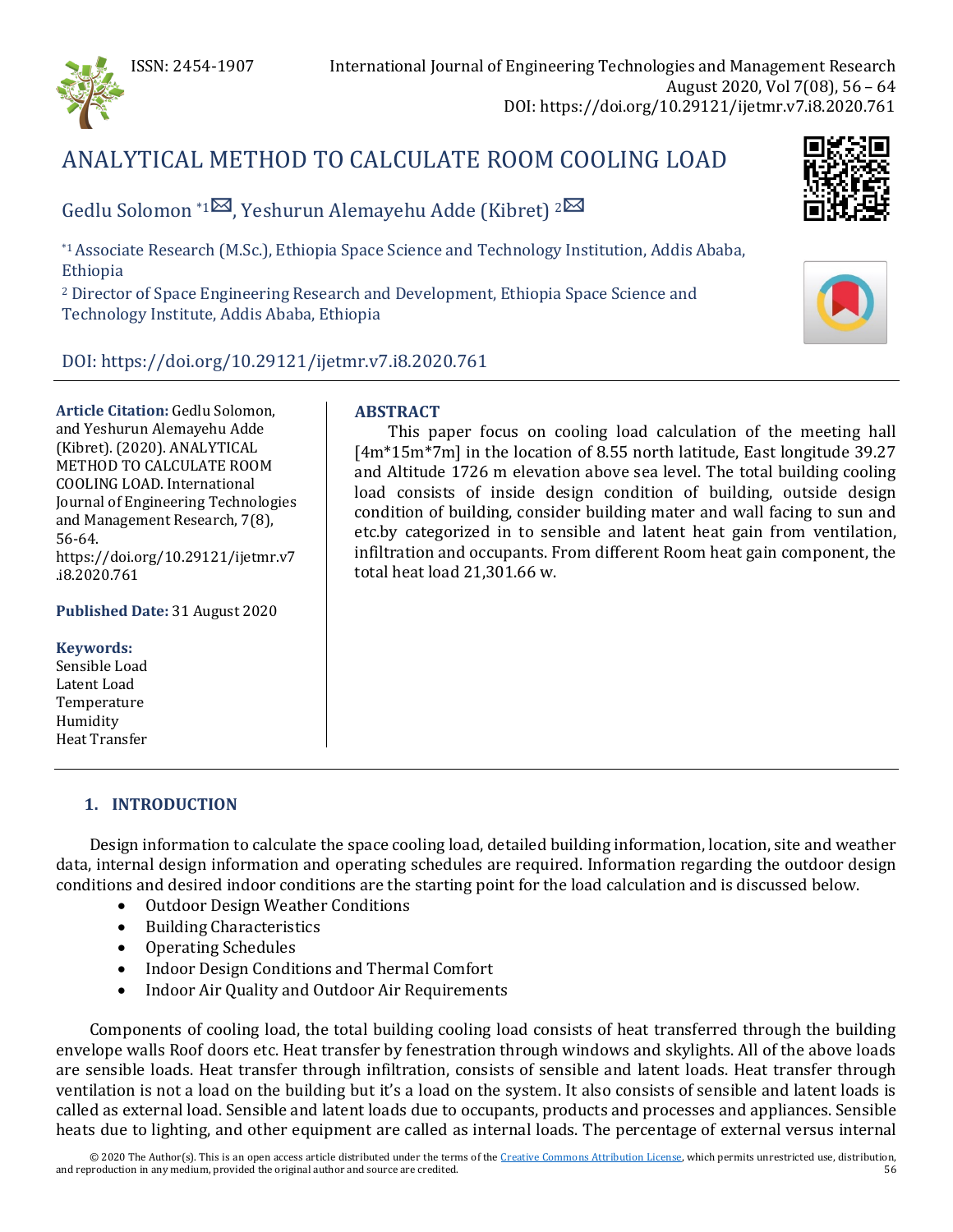#### Analytical Method to Calculate Room Cooling Load

load varies with building type, site climate, and building design. The total cooling load on any building consists of both sensible as well as latent load components. The sensible load affects the dry bulb temperature, while the latent load affects the moisture content of the conditioned space. Buildings may be classified as externally loaded and internally loaded. In externally loaded buildings the cooling load on the building is mainly due to heat transfer between the surroundings and the internal conditioned space. In internally loaded buildings the cooling load is mainly due to internal heat generating sources such as occupants, lights or appliances. In general, the system design strategy for an externally loaded building should be different from an internally loaded building. Hence, prior knowledge of whether the building is externally loaded or internally loaded is essential for effective system design. In any building, heat is transmitted through external walls, top roof, floor of the ground floor, windows and doors. Heat transfer takes place by conduction, convection and radiation. The cooling load of the building is dependent on local climate, thermal characteristics of material and type of building. For cooling load calculation, there are many types of software like REFPROP6.EXE DATABASE, available which use the transfer functions method and heat balance method. These methods require a complex and lengthy data input.

Therefore, most of the designers do not use these methods. They prefer a more compact and easy method for calculating the cooling load of a building. A more basic version for calculating a cooling load using the transfer function method is to use the one step procedure, which was first presented in the ASHRAE Handbook of Fundamentals in the year 2005. This method is called the cooling load temperature differences (CLTD) method. In this method, hand calculation is used to calculate cooling load.

The general step by step procedures for calculating the total heat load are as follows:

- Select inside design condition (Temperature, relative humidity).<br>• Select outside design condition (Temperature, relative humidity)
- Select outside design condition (Temperature, relative humidity).
- Determine the overall heat transfer coefficient
- Calculate area of wall, ceiling, floor, door, windows.<br>• Calculate heat gain from transmission.
- Calculate heat gain from transmission.
- Calculate solar heat gain
- Calculate sensible and latent heat gain from ventilation, infiltration and occupants.
- Calculate lighting heat gain<br>• Calculate equipment heat ga
- Calculate equipment heat gain
- Calculate total heat gain

#### **2. METHODS: COOLING LOAD CALCULATION**

Given data is obtained from the metrology office of Eastern Ethiopia

- situated at 8.55 north latitude
- East longitude 39.27
- Altitude 1726 m elevation above sea level
- Outside dry bulb temperature 33.5 °C
- Outside wet bulb temperature 20.4 0C

The design is done to cool a hall in Adama city. As we all notice that the geographical location of Adama is on the north and east hemisphere. Our load estimation based on 15m\*4m\*7m meeting hall with 80 occupants. There are two unconditioned space on the adjacent two side (south and west).

#### **3. DOMINATIONS OF THE HALL**

- $\bullet$  Height = 4m
- $\bullet$  Length = 15m
- $\bullet$  Width = 7m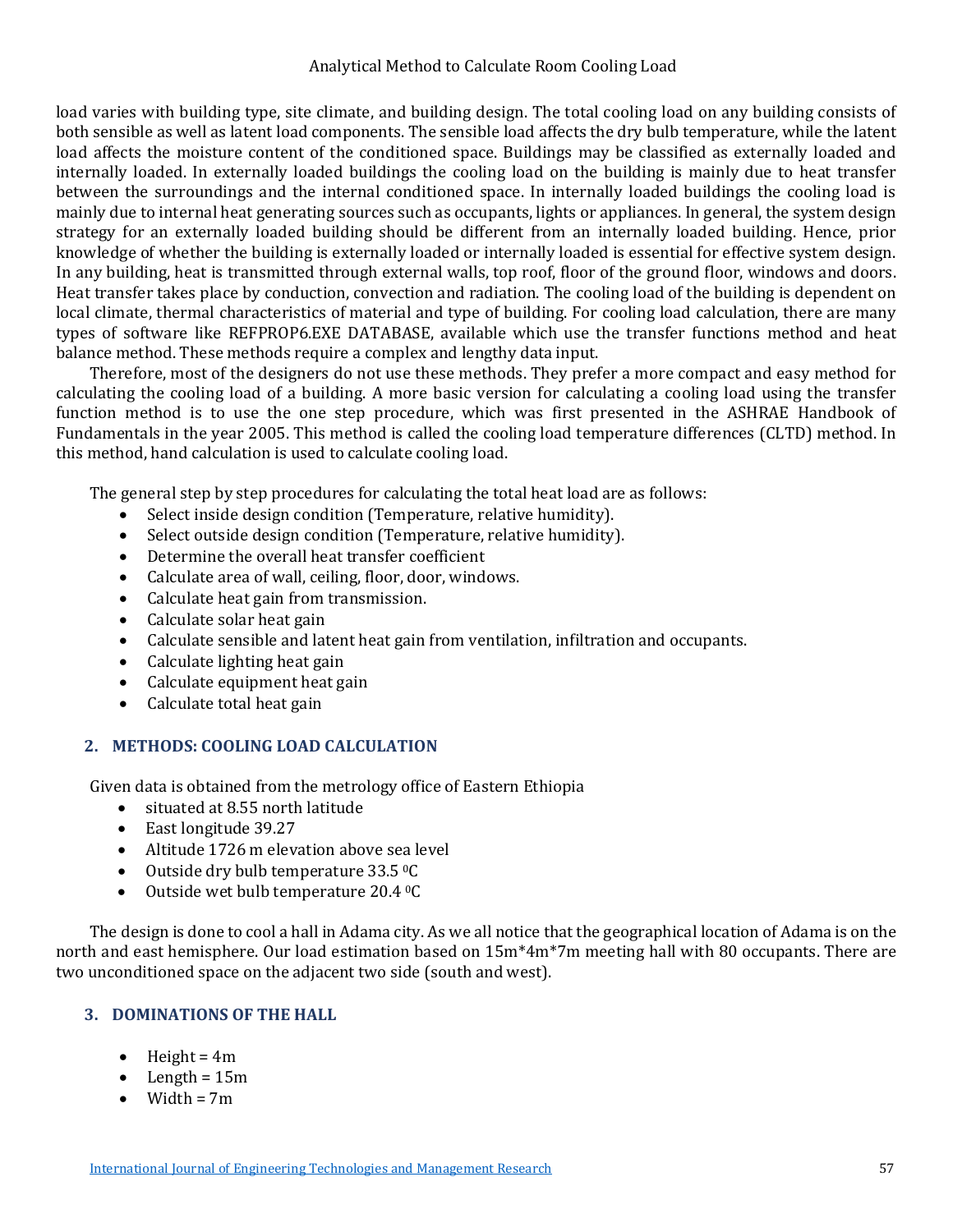Inside design condition for comfort this is related to the amount of heat being removed from a room, where a higher number means more cooling power is needed to cool the room. It determines base on the orientation of the room material characteristic of the wall and the window, occupants, light and infiltration.



**Figure 1:** layout of meeting hall

- 1) Geographical location for a meeting hall in Eastern Ethiopia.
- 2) Estimation external load

**Heat transfer though Opaque surface:** heat transfer through opaque surface Conduction heat transfer takes place if there is a temperature gradient in a solid or stationery fluid medium. With conduction energy transfer from more energetic to less energetic molecules when neighboring molecules collide. Material of wall the wall is made of concrete block, rectangular course hand gravel aggregate with cement plaster stand aggregate is both side from table the resistance of the wall material obtained.

$$
R1 = 0.01 \frac{m^2 k}{w} \qquad R2 = 0.18 \frac{m^2 k}{w} \qquad R3 = 0.01 \frac{m^2 k}{w}
$$

[Source: ASHREA hand book 1981 fundamental chapter 23 table 3A]

Therefore, the total resistance of wall is Rt =  $0.01 + 0.18 + 0.01 = 0.2 \frac{m^2 k}{w}$ 

The coefficient of heat transfer U for the wall is  $U = 1/Rt = 5 \frac{w}{m^2 k}$ 

Therefore, the heat transfer through the wall due to conduction is  $Q = U^*A^*\Delta T$ , from a Measurement taken from the hall; the area of the wall can be calculated as /east face/

 $A = 15*6-2(4*1.5) - 3 m<sup>2</sup> = 75 m<sup>2</sup>$ Q= 5 \*75\* (33.5-20) = **5062.5 w**

[International Journal of Engineering Technologies and Management Research](https://www.granthaalayahpublication.org/ijetmr-ojms/index.php/ijetmr) 58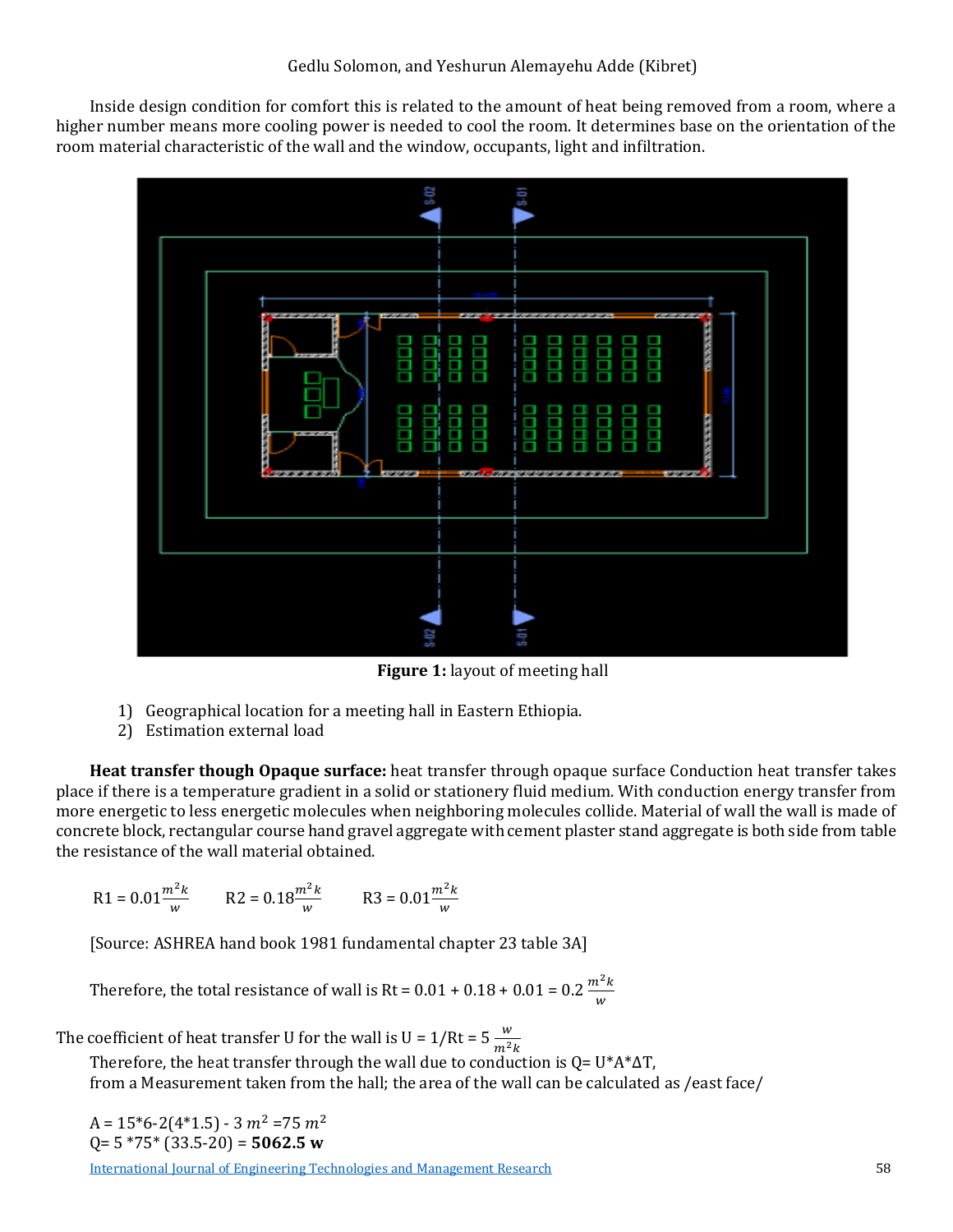#### Analytical Method to Calculate Room Cooling Load

Conduction heat transfer through the wall facing the north  $Q = UA\Delta T$ 

Where area of wall is A = L\*H=  $(15*6)$ -2(3\*1.5) -(1.5\*2) =78  $m^2$  the transfer though the wall in Q = 5\*78\*(33.5-20) = **5265 w**.

## **4. WEST AND SOUTH FACES**

Solar heat gains due to conduction through the wall/west and south faces/ since there is a direct solar radiation on this side of the wall the cooling load gain through this wall is considered differently from the other walls. Heat loss or heat gain Just as the human body heat exchange processed with the environment, the building can be similarly considered as a defined unit and its heat exchange process with outdoor environment can be examined heat energy tends to distribute itself evenly until a perfectly diffused uniform thermal field to flow by any of these three forms is determined by the temperature difference between the two zones or area considered.

The greater the temperature difference, the faster the heat rate flow

The cooling load due to conduction through this wall is given by

Q=UA CLTDs

The material of the wall is the same as that for the other walls therefore  $U = 5 \frac{w}{m^2 k}$ .

The area of the wall is calculated in west face to be =  $75m^2$ 

The corrected cooling load temperature difference is obtained from

CLTDs :( CLTDS +Lm)  $*$ k + (25.5-Tr) + (To-33.5)

**Where** 

CLTD-cooling load temperature difference and is obtained from table

Lm - latitude and month correction

k - Color adjustment factor

From the table, for heavy weight concrete wall + finish of 12m the wall construction is group A [ASHREA HAND BOOK 1981 FUNDAMENTAL CHAPTER 26 table 6]

For group A wall, we have the CLTD from the table is CLTD =12 (using solar time of 9 hours) **[**Source: ASHREA HAND BOOK 1981 FUNDAMENTAL CHAPTER 26 table 7**]** 

## **5. LATITUDE AND MONTH CORRECTION (LM)**

For the month of March and latitude of 8.33, we have interpolation  $\begin{array}{cc} 0.5 & 0.5 \end{array}$ 

8 0.5 8.33 Lm<br>12 0.5 12 0.5 **[**Source: ASHREA HAND BOOK 1981 FUNDAMENTAL CHAPTER 26 table 9] Therefore, by interpolation  $Lm = -0.5$ The color adjustment factor k=0.5 (permanent light-colored wall) Therefore ULTDs =  $[12 + (-0.5)] * 0.5 + (25.5 - 28) + (24 - 33.5) = 6.25$ Again, for the south face Q Q=U\*A\* CLTDc =5\*78\*6.25 **=2437.5 w**

#### **6. Conduction heat transfer through the door**

Material of the door, wood For wood type material (1.5 inch) from table we have resistance of the door is R= 0.33 [ASHREA HAND BOOK 1981 FUNDAMENTAL CHAPTER 23 table 3A] The overall coefficient of heat transfer, U is

$$
U=1/R=3.03 \frac{w}{m^2 k}
$$

[International Journal of Engineering Technologies and Management Research](https://www.granthaalayahpublication.org/ijetmr-ojms/index.php/ijetmr) 59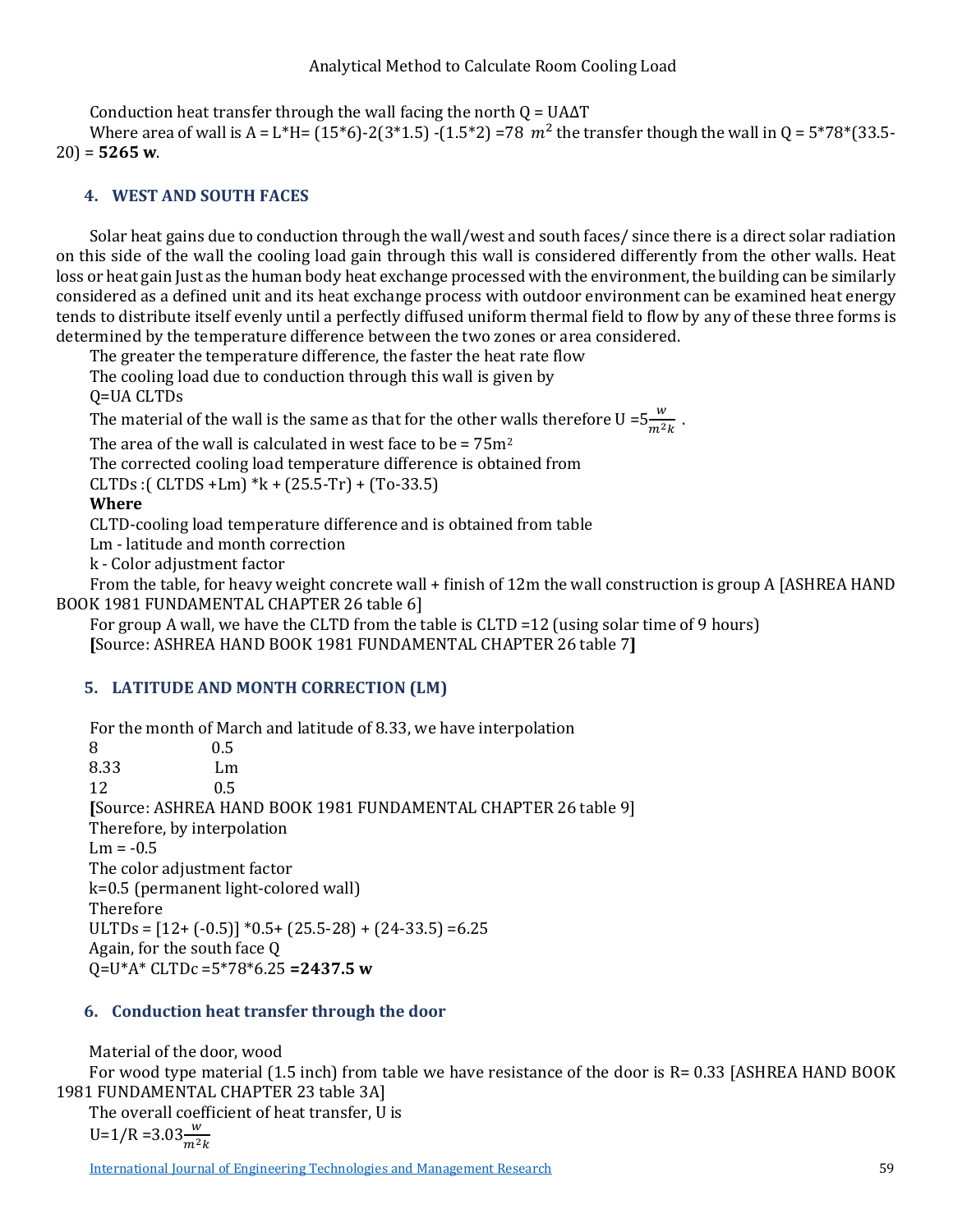Qd=U\*A\*∆T Where area of the door A=3  $m<sup>2</sup>$ 

Qd =3.03 \*3 \* (33.5-20) =**122.715 w**

## **7. HEAT TRANSFER THROUGH THE ROOF AND FLOOR**

Material selection wood shingles, plain and plastic film faced /roof/ [ASHREA HAND BOOK 1981 FUNDAMENTAL CHAPTER 23 table 3A]

The coefficient of heat transfer U is U =  $1/R$  R=0.17  $\frac{m^2 k}{w}$  U = 5.88  $\frac{w}{m^2 k}$ 

the conduction heat transfer through the roof is Qr= UAT Where A is area of the floor A =  $15*7=105$   $m<sup>2</sup>$ 

 $= 5.88 * 105 * (33.5 - 20) = 8334.9w$ 

Similarly, the conduction heat transfer through the floor Qf= U\*A\* ∆T

But the floor for the hall material for floor -carpet and fibrous pad

 $R = 0.37$ 

 $U = 2.7 \frac{w}{m^2 k}$ 

The conduction heat transfer through the floor is Qf= UA∆T where A- is area of the floor

Qf = 2.70 \*105 \* (33.5-20) = **3827.25 w**

#### **8. SOLAR HEAT GAIN THROUGH THE GLASS**

Solar heat gain or passive solar gain refers to the increase in temperature in a space object or structure that results from solar radiation. the amount of solar gain increase with strength of the sun radiation and with the ability of any intervening material to transmit or resists of radiation. Then from table, we have for west facing glass

For 8 and month of March, SHGF= 769

For 12 and month of March, SHGF= 757

For 8.55° and month of March, SHGF **=?**

[source: ASHREA HAND BOOK 1981 FUNDAMENTAL CHAPTER 26 table 311]

By interpolation, we have for 13.3 and month of March SHGF=763.02

Therefore, the solar heat gain through glass is equal to

Q=A\*Sc\*SHGF\*CLF = 6 \*0.37\*763.020.72 =1219.6 w or 1.2196 kW

Now considering the conduction heat gain through glass the cooling load due to conduction is given by Q=UA CLTD

where U= the coefficient of heat transfer for the material of the glass A=total area of glass

CLTDs = corrected cooling load temperature difference

From table Assuming solar time of 9 hours CLTD = 1

[Source: ASHREA HAND BOOK 1981 FUNDAMENTAL CHAPTER 26 table 10]

The value of CLTD from a table is calculated for an inside air temperature of 25.5 °C, Outdoor maximum temperature of 35°C and outdoor daily range 14.6

If the conduction differs from table explained above the CLTD should be corrected

## **9. RULE FOR CORRECTING CLTD**

The rule says that the room air temperature less than 25.5°C Add the difference between 25.5°C and room air temperature, if greater than 25.5°C subtract the difference

For this particular case, room temperature is equal to  $24^{\circ}$ C which is less than  $25.5^{\circ}$ C Therefore, adding the difference i.e.  $25.5^{\circ}$ 25 = 0.5 to CLTD we have i.e.  $25.5-25 = 0.5$  to CLTD we have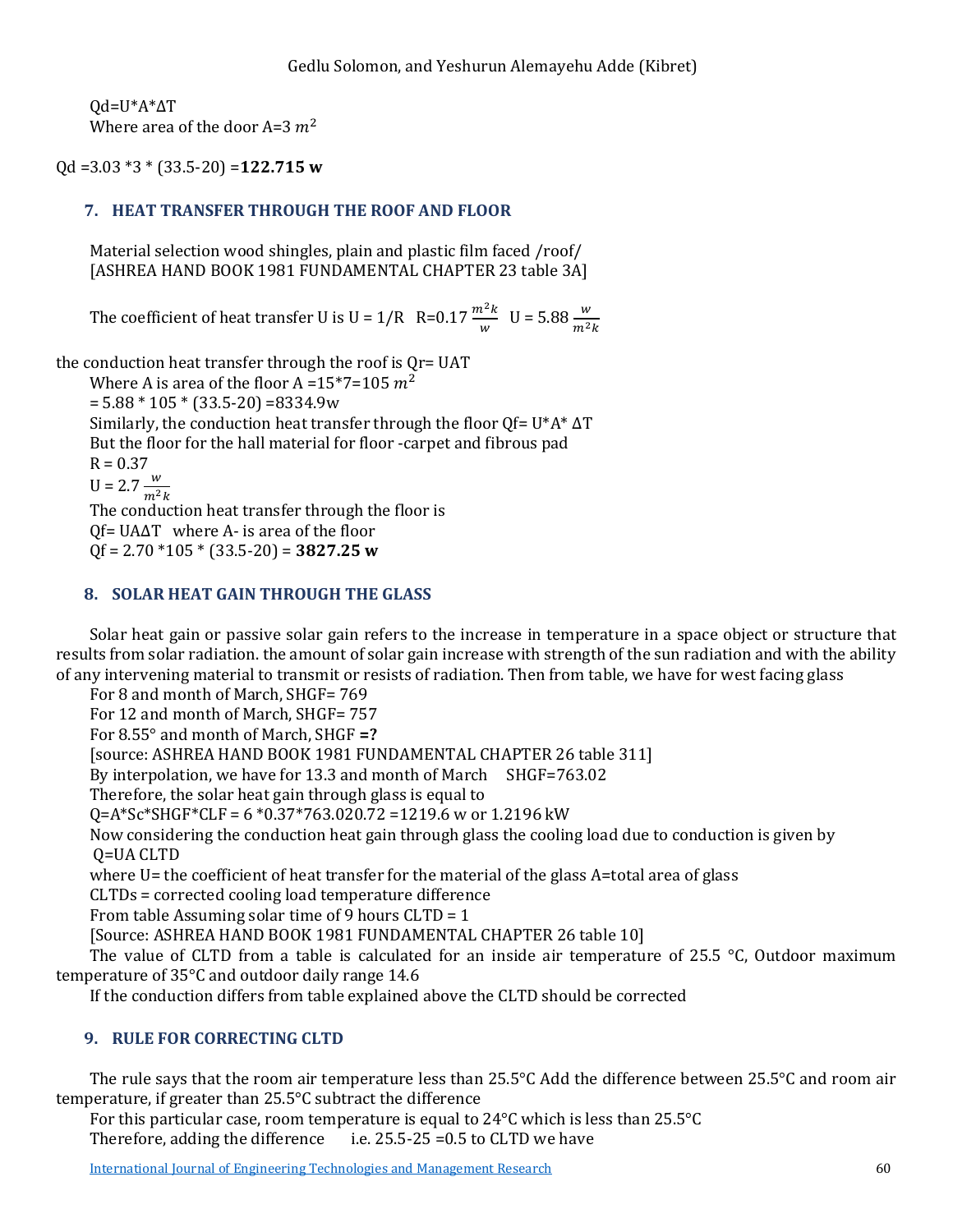CLTDc= 1+0.5=1.5 Therefore the cooling load due to conduction Q=UA CLTD but A=6 $m^2$  , U =6.246  $\frac{w}{m^2k}$ 

Q= 6.246\*6\*3.5 =**131.16w**

## **10. INFILTRATION AIR**

Outside air may get into air conditioning space in several way

- 1) As ventilation air, properly, brought in to the room
- 2) by normal infiltration through walls doors and windows
- 3) by infiltration through doors
- 4) By infiltration to replace air exhaust to the outside air Calculation of the quality of air infiltrated

There are 2 methods for calculating the quality of air infiltrated

- Air change method
- Crack method

For this particular case the air change method is used. It is based on average number of air change the expected in the air conditioning space

Infiltration,  $Q = [H^*L^*W^*G]/60(m/min)$ Where, H=height of the room L=length of the room W=width of the room G =number of air change s per hours

#### **For Measurement**

 $H=4m$ W=7m  $L=15m$ From the table, the value of air change per hour for all side exposed room is  $G = 1.5$  air change per hours. [Source: modern refrigeration and air conditioning for engineering Prof p.s dasae]

## **Door Infiltration**

Door infiltration (m /min) Door opening per hour \*factor from a table]/60 For hall building door opening /occupant /hr = 3 Flexible for swinging door the factor read from the table is equal to 3.0 [Source: modern refrigeration and air conditioning for engineering prof p.s dasae] Therefore for 80 occupants =  $3*80 = 240$  door opening /hr

 $240*3/60 = 12 \frac{m^3}{min}$ 

as there are two door, door infiltration = 24  $\frac{m^3}{min}$ 

Object struck by sunlight absorb the short-wave radiation from the light and reradiate the heat at longer infrared wave length. Certain materials and substances such as glass are more transparent to shorter wave length than longer. When the sun shines through such material the net result is an increase in temperature

 $QG$  = radiation transmitted + inward flow absorbed + conduction heat gain =solar heat gain + conduction heat gain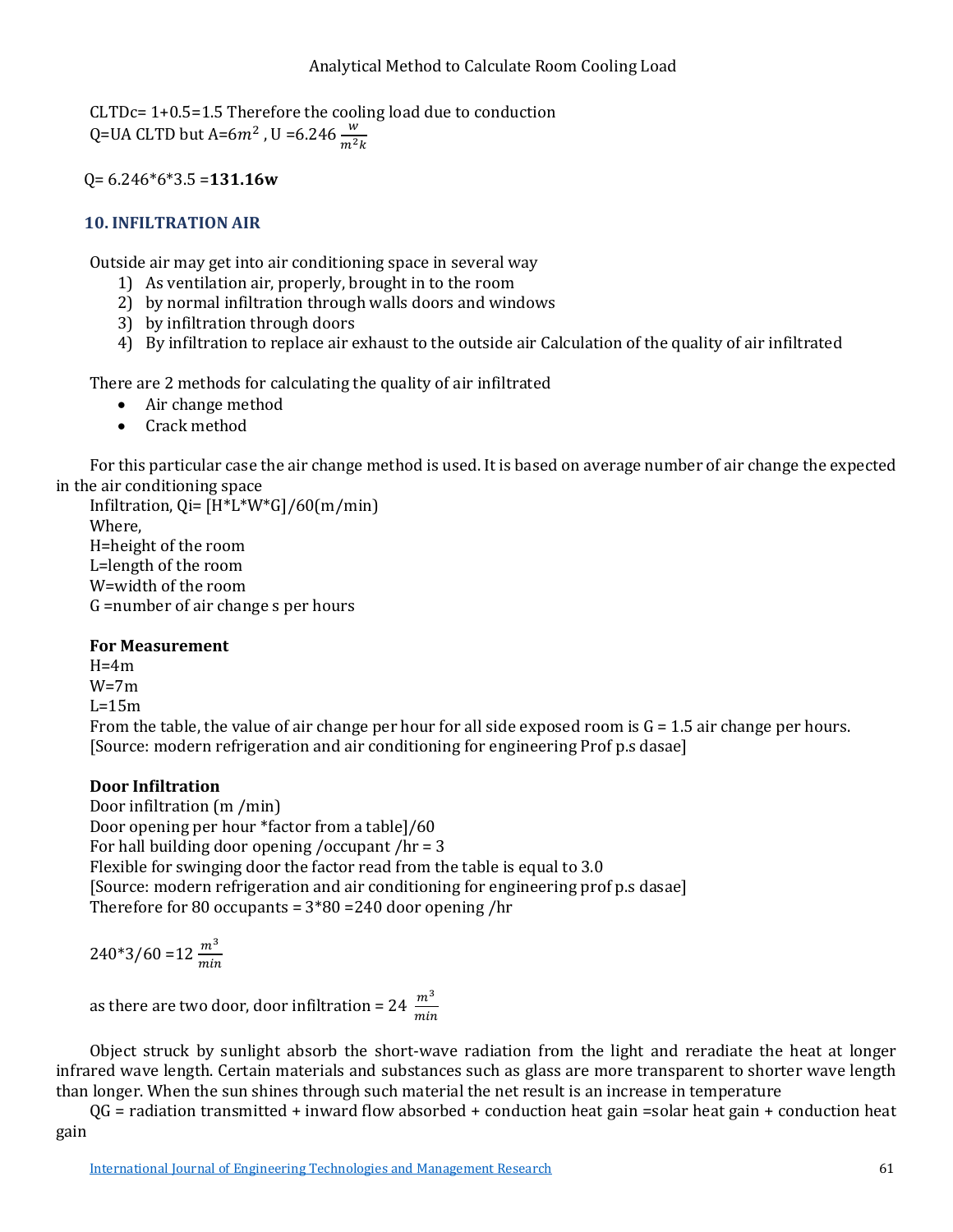Considering first the solar heat gain i.e. heat gain due to radiation and convection  $Q = A*SC*SHGF*CLF$ Where A-total area Sc- shading effect SHGF-maximum solar heat gain factor CLF- cooling load factor From table, for clean glass with an inside translucent shading SC =0.37 [Source: ASHREA HAND BOOK 1981 FUNDAMENTAL CHAPTER 27 table 35] the cooling load factor for the glass with an interior shading and west facing fenestration  $CLF = 0.72$ [Source: ASHREA HAND BOOK 1981 FUNDAMENTAL CHAPTER 27 table 35] The maximum SHGF is obtained for the appropriate latitude, month and surface orientation for this purpose Latitude =8.55

Month = March Then from a table, we have for west facing glass

#### **11. LOAD DUE TO OUTSIDE AIR**

The load due to the outside air will be both sensible as well as latent and can be calculated by OASH = 20.43 \*(To-Ti)  $\omega$  and

```
OALH = 50* Qm (ωo - ωi) ω
Where OASH =outside air sensible heat 
OALH = outside air latent heat 
Qm = Volumetric flow of outside air entering the building 
To =outside design conduction 
Ti =room design conduction 
ωo = specific humidity outside air 
\omegai = specific humidity inside air
OASH =6902.7w
OALH = 50*Qm (ωo - ωi) 
ωo and ωi are read from psychometric chart
ωo using ODBT of 33.5 0C and OWBT of 20.4 0C
=0.062 kg moisture / kg dry air
= 6.2grms/ kg dry air 
ωi = using IDBT 25°C and IRH 80%
ωi = 0.015 kg moisture / kg dry air
= 15 grms/ kg dry air 
Therefore, the outside air latent heat gain 
OALH = 50*39.75*(6.2-15) = -17490w
```
#### **Internal Heat Gain**

The heat gain components that contribute to internal heat gains are

- light
- people (occupant)
- equipment and appliance

### **12. INTERNAL HEAT GAIN DUE TO LIGHT**

Light generates sensible heat by the conversion of the electric power input into heat The cooling load due to heat gain from lighting is<br> $q = W^* \text{Full*} \text{Fsa}$  where,  $q = \text{heat gain w}$ where,  $q =$  heat gain w w=total light wattage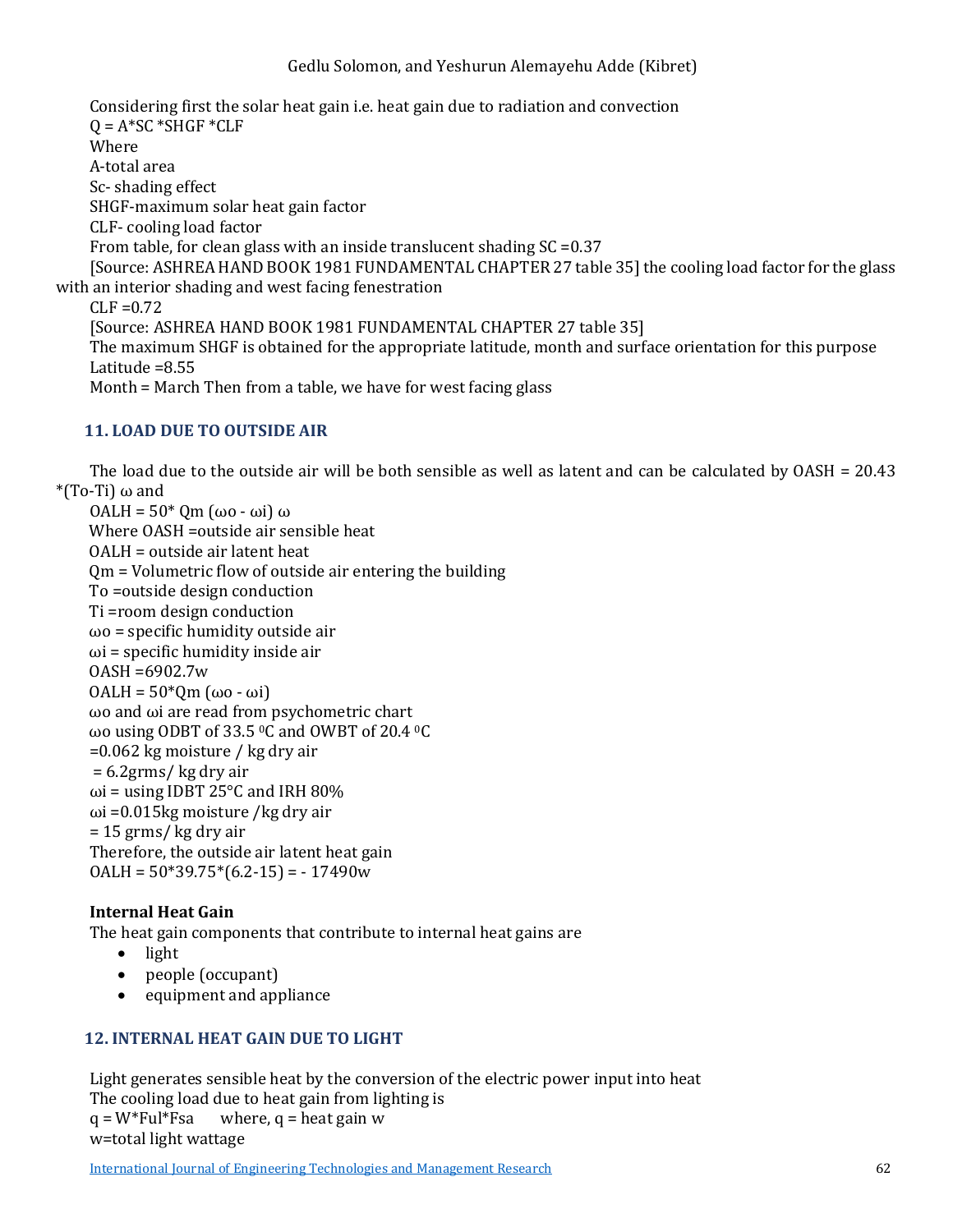Ful=light use factor Fsa =light special allowance factor The total height wattage for a single fluorescent lamp the wattage is 40w Select 40w The most common measure of light output or (luminous flux) is the lumens. Light source is labeled with an output rating in lumens. T12 40-watt fluorescent lamp may have a rating of 3050 lumens Since there are sixteen (4) lamps in the room the total light wattage is  $16*40 = 640$  w The light use factor, Ful = Actual wattage in use /insulated wattage =1 for residential application, stores, etc. =0.5 for work shop So, take Ful =1 (residential application) Light allowance factor Fsa=1.2 for tube light =1.0 for lacandensate temp Therefore, the cooling load due to light is  $q = 640w * 1 * 7.2w = 768w$ 

## **13. INTERNAL HEAT GAINS DUE TO OCCUPANT**

Occupants give out both sensible and latent heat  $qs = no.$  of occupant  $*$  sensible heat gain  $*$  CLF  $ql = no$ . of occupant  $*$  latent heat gain  $*$  CLF Assumption -the occupant in the dormitory are seated and doing a light work (writing) -the occupant stays in hall the for 8 hours From table sensible heat gain = 70 w Latent heat gain =  $60 \text{ w }$  CLF for person =  $0.96$ [Source: modern refrigeration and air conditioning for engineering prof p.s dasae] Therefore, the sensible heat gain is qs = no. of occupant \* sensible heat gain \*  $CLF = 80 * 70 * 0.96 = 5376$  w Similarly, the latent heat gain is  $q$ l = no. of occupant \* latent heat gain \* CLF = $80*60*$  =4806 w Therefore, the total heat gains due to occupants  $Qt = qs + gl$  33 = 5376 + 4800 = 10176 w is total heat gain of the room/hall

#### **14. INTERNAL HEAT GAINS DUE TO EQUIPMENT AND APPLIANCE**

 $Qs = (instead waterage) * (usage factor) * (CLF)$ let CLF =1.0 maximum value Computers and monitors are only rounding the room From table 9B, for computer =20.50 w usage factor =0.87 Monitor =  $575$  w usage factor =  $0.231$ Printer =  $8360$  w usage factor =  $0.3$  $Qs, c = (2050w) (0.87) *1 = 1783.5w$  $Qs$ ,m =(575w)(0.231) \*1 = 132.8 w  $Qs, p = (836w)(0.3) * 1 = 250.8 w$ Qs = Qs,c + Qs,m + Qs,p =1783.5 + 250.8 + 132.8 = **2166.8 w**

#### **15. SUMMARY**

| Room heat gain component | Heat gain         |                   |
|--------------------------|-------------------|-------------------|
|                          | Sensible heat (w) | Latent heat $(w)$ |